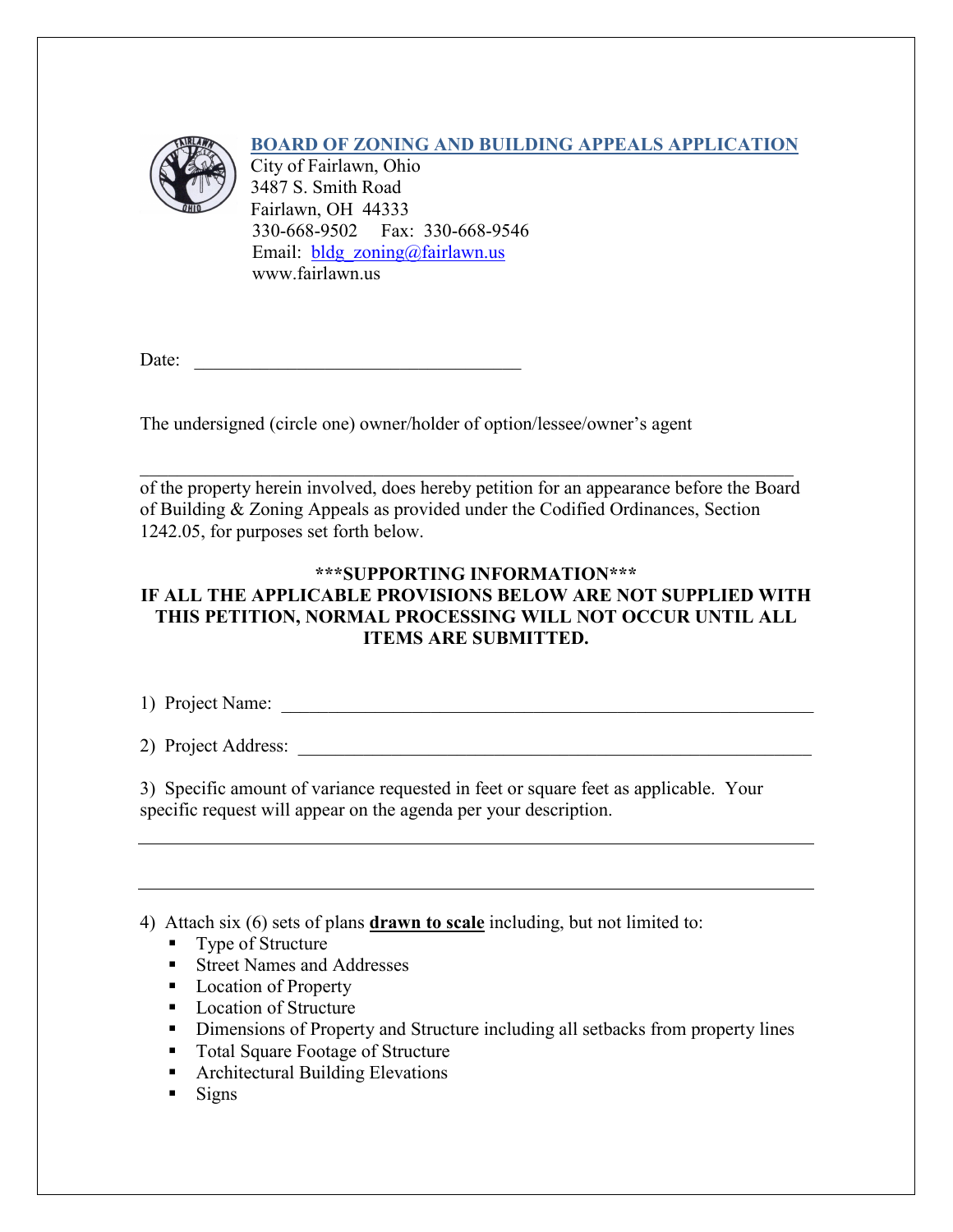- 5) Attach a letter containing:
	- Reasons for requesting variance
	- Specific amount of variance requested in feet or square feet as applicable
	- General compatibility with adjacent and other properties in the district
- 6) Attach written approval from the property owner or owner's agent for the requested variance if different from the proponent.
- 7) Be prepared to provide evidence for the following seven (7) items plus any additional factual items submitted as evidence:
	- a) Whether the property will yield a reasonable return or whether any beneficial use can be made without the variance
	- b) Whether the variance is substantial
	- c) Whether the essential character of the neighborhood would be substantially altered or whether the adjoining properties would suffer a substantial detriment if the variance were granted
	- d) Whether the variance adversely impacts the delivery of governmental services
	- e) Whether the property was purchased with the owner's knowledge of the zoning restrictions
	- f) Whether the owner's predicament can be feasibly obviated through some other method
	- g) Whether the spirit and intent behind the zoning ordinance would be observed and substantial justice done by granting a variance
- 8) If the variance is granted by the board for proposed construction, then you must submit a separate application to the Building & Zoning Dept. in order to obtain the necessary permits.
- 9) The applicant or a representative of the applicant **must be present** at the hearing.

| Print/Type name of Proponent |  | Print/Type name of Property Owner/ Owner's Agent |
|------------------------------|--|--------------------------------------------------|
| Signature                    |  | Signature                                        |
| Address                      |  | Address                                          |
| City, State                  |  | City, State                                      |
| $\mathsf{Zip}$               |  | $\mathsf{Zip}$<br>Phone                          |
| Email Address                |  | <b>Email Address</b>                             |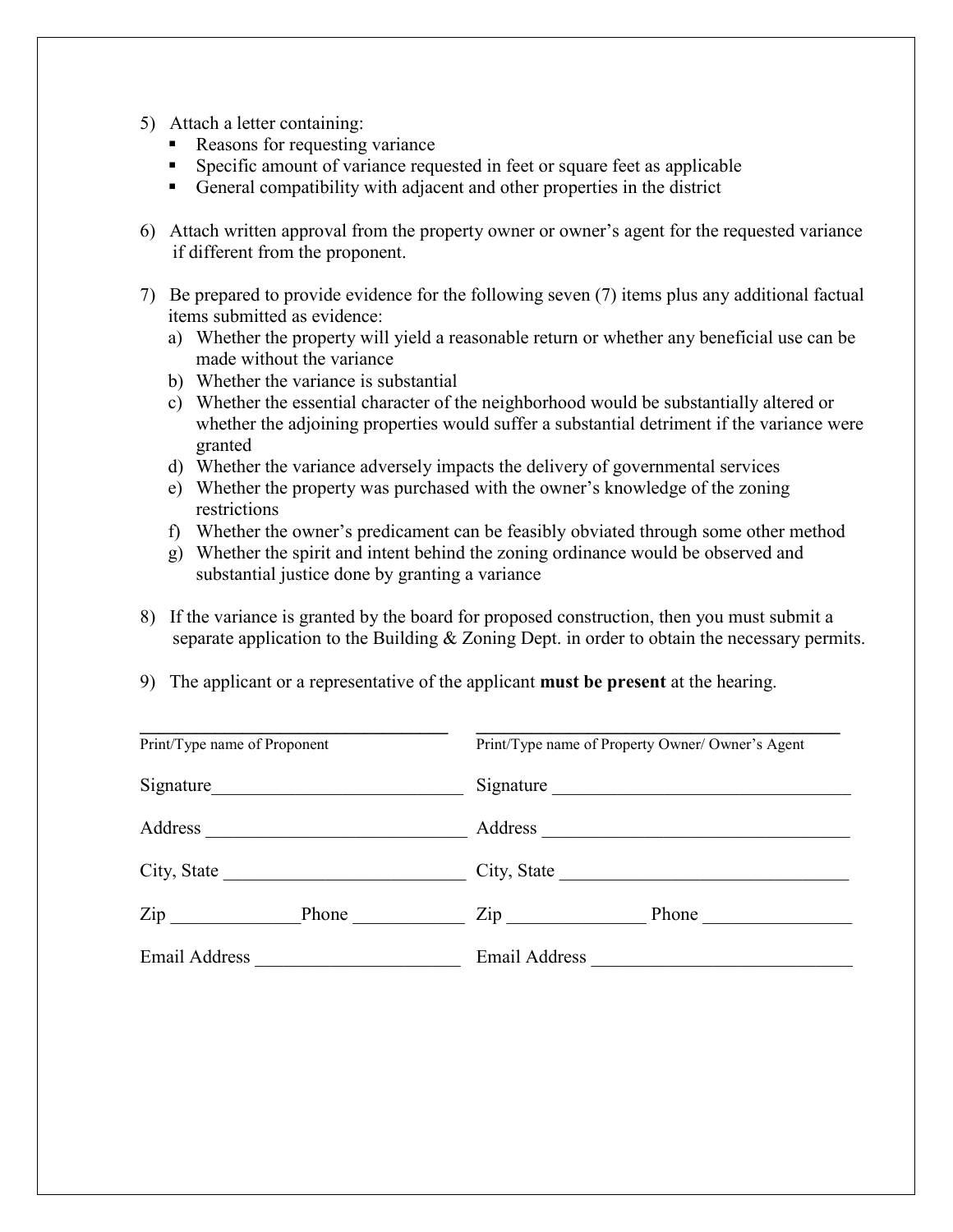Additional information proponent wishes to include:

### **A NON-REFUNDABLE FILING FEE** shall accompany this petition upon submittal to The Building & Zoning Department of the City of Fairlawn 3487 S. Smith Road – Fairlawn, OH 44333

#### **FEES:**

| Residential | \$ 50.00 (for each variance requested) |
|-------------|----------------------------------------|
| Commercial  | \$300.00 (for each variance requested) |

For each appeal from decision or ruling of the Building & Zoning Commissioner: \$300.00 for each appeal requested.

Fees are subject to change without notice

Please make checks payable to **City of Fairlawn**